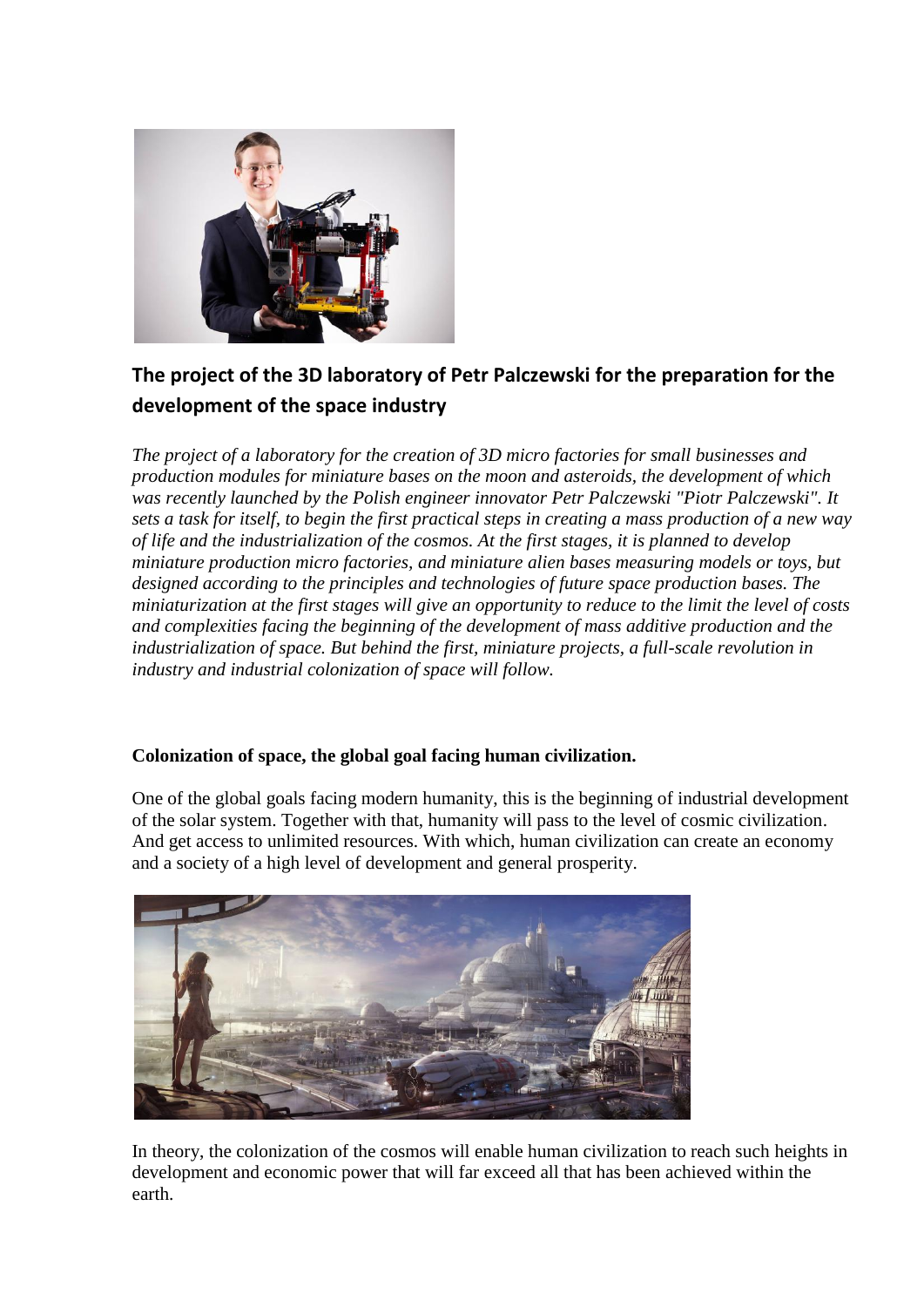But in practice, the colonization of space can not begin for a long time, remaining in the category of futuristic abstractions. The main obstacle is the high price and complexity of large-scale space programs, which create intractable barriers to the development of the extraterrestrial industry. And the lack of initiative on the part of state space administrations, which conduct their activities in the course of the race for scientific demonstration achievements. But so far, not one step, not even a pilot step, has been taken to create a space industry.

Modern private teams are planning to start the creation of the first industrial bases on the moon and asteroids, designed to extract valuable raw materials, or the production of rocket fuel.

Corporations are eyeing cosmic space with pragmatic goals. In the coming decades, with a high probability, the development trend of astronautics will be replaced with the "Race for Records", in which space was studied, to the "Race for Resources", in which its real practical development will begin.

Modern private traders, not against starting the colonization of space, but seeing the complexity of this task and the lack of real examples, do not show decisive initiatives.

#### **Miniature alien bases, minimize the barriers facing the launch of the industrialization of space.**



The project is a miniature base, simple and inexpensive to implement, but based on the same principles and technologies that will later work on full-scale bases of extraterrestrial industry. Its purpose is to reduce the barriers facing the creation of the first reference points of the extraterrestrial industry. Demonstrate the real possibility of creating extraterrestrial industrial bases. And work out the technologies necessary for the next steps in the industrialization of space.

The project of a miniature lunar base begins with the development of 3D printers, light, universal machines capable of producing almost any parts and products. Since it puts a stake on the production direction of activity, the key in the future colonization of space.

**To work on a project of a laboratory for the development of space 3D printers and production modules of miniature alien bases, two innovators joined together.**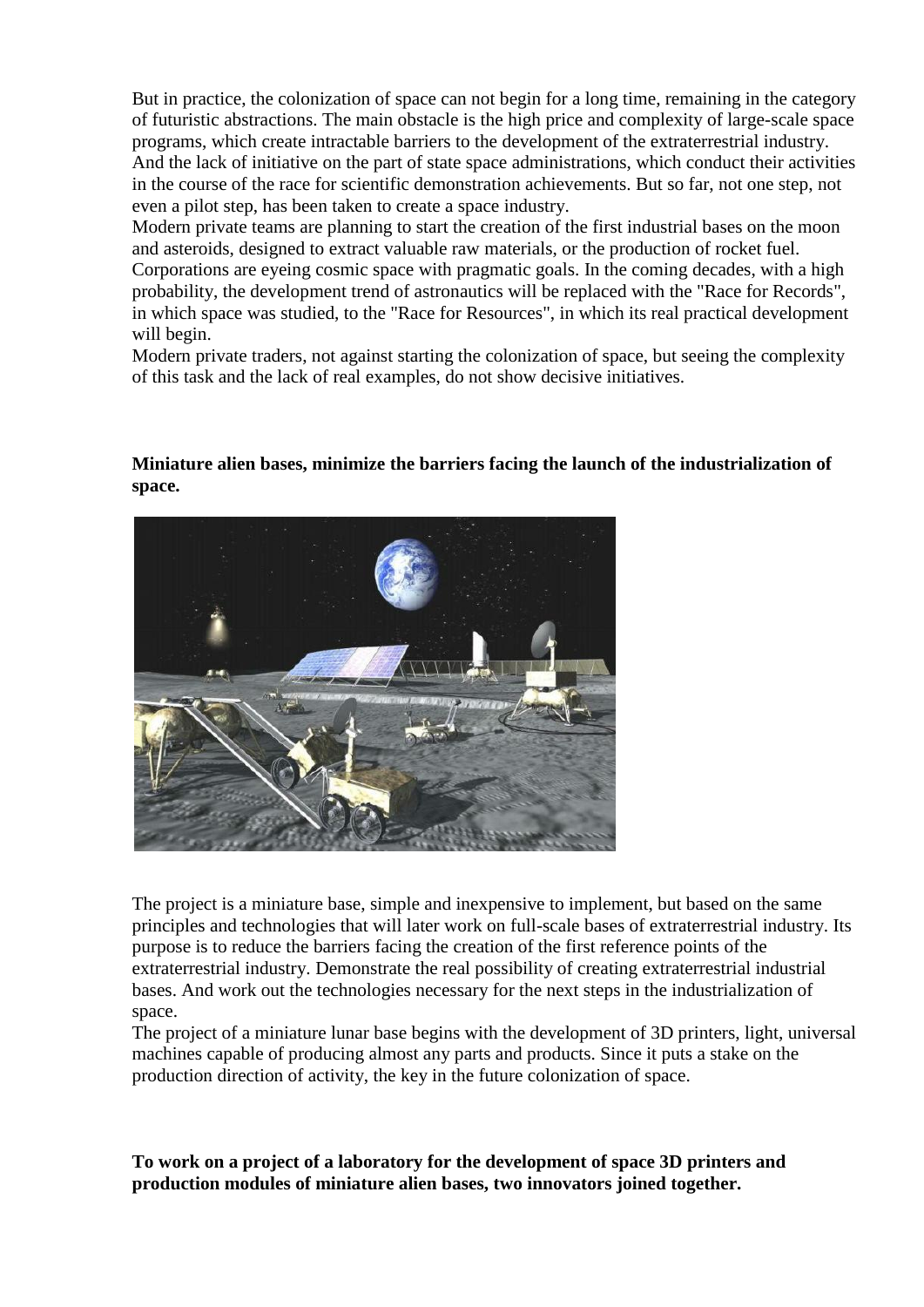

Polish engineer innovator "Petr Palchevski" "Piotr Palczewski", developer of the 3D demo printer, assembled from the details of the designer of the lego and parts from the serial printers.



The philosophy of this printer is to show the possibility of creating printers from widely distributed parts.

And I, Nikolay Agapov, the Russian extra-system innovator, the author of the organizational project, "The Network Community of Space Expansion."



Its mission is to create a new industry on the ground. Based on the model of the space civilization industry, which can actively spread in the solar system. To quickly and without difficult-to-overcome constraints, prepare the earth industry for the beginning of mass industrial colonization of the solar system.

The basic form of organization of a new, sub-space industry, network structure. Since, partner networks, consisting of entrepreneurs, innovators and enthusiasts, are capable of rapid spread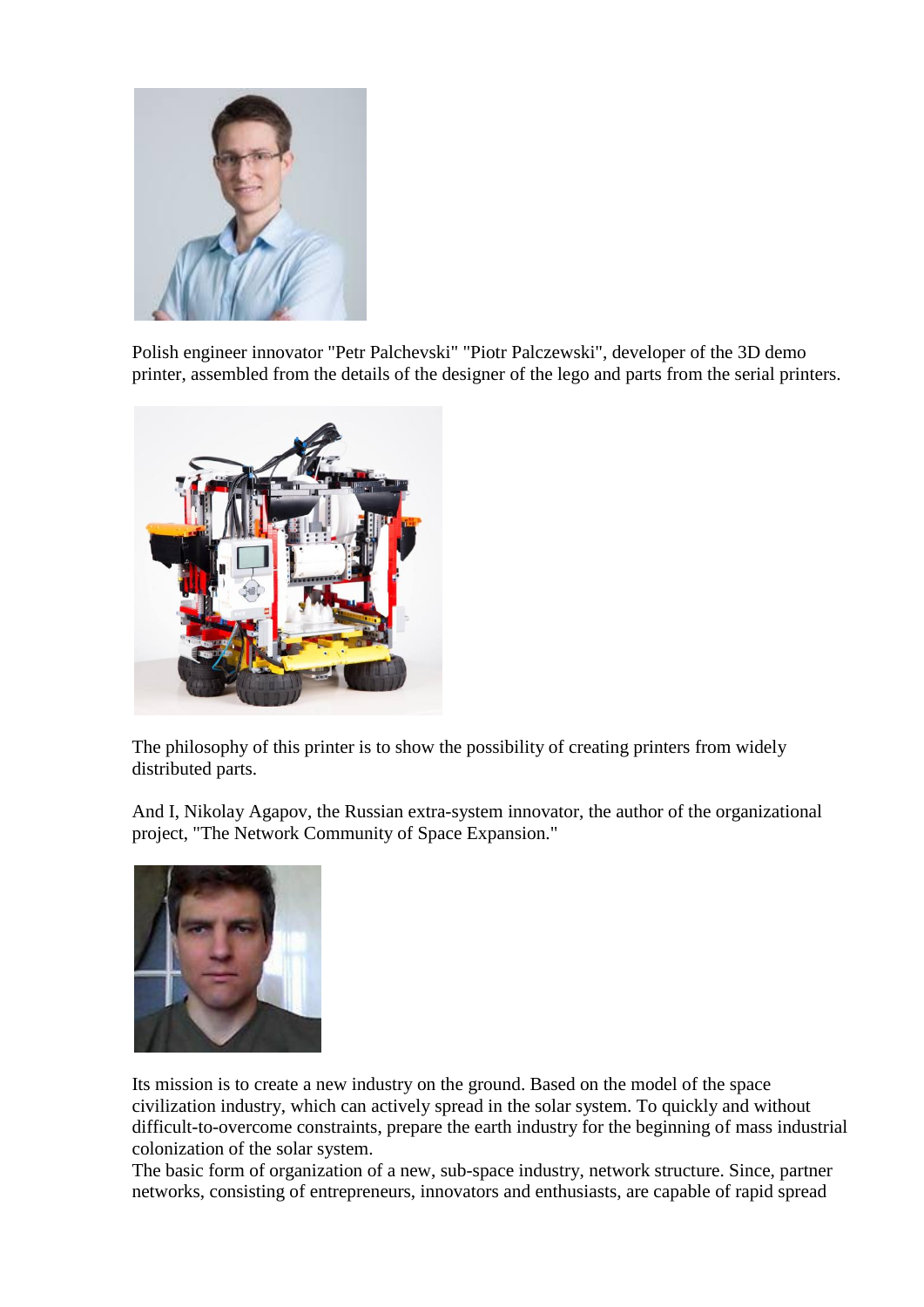and development.

The main core of the technology of the space age industry is technology of a new industrial way of life. Digital production, which allows to create small-sized, universal, production "Micro factories". And the technology of Replicator machines, production machines that can create their own copies, and rapidly increase their numbers.

## **Preparation for the colonization of space through the development of the space age industry on earth.**

Micro factories, consisting of several 3D printers of different types and assembly manipulators. Capable of being placed in containers, garages, or modules of orbital stations. Will be a light, versatile production machine. Capable of producing virtually any product. And, among other things, create your own copies. Machines of this type, in the future, will replace the modern production infrastructure, consisting of many enterprises and thousands of highly specialized machine tools.



The new production infrastructure will be light, mobile and capable of rapid growth. On the ground, its growth will develop as a mass distribution of small, garage, production. In space in the form of automatic "Reproduction" of production modules, working in conjunction with universal robots. Which, delivered to the sources of resources, will be able to rapidly increase their numbers. Create thousands or millions of groups that can build industrial enterprises and residential settlements.

By launching several replicator modules into space, and arranging the supply of robotic groupings with highly technological details that can not be printed on printers. After a while, it will be possible to get a network of alien bases and industrial enterprises. Which will be on an industrial scale to produce new machine replicators and spacecraft, for the rapid spread of industry in the solar system.

Space enterprises built by groups of replicator machines will extract valuable resources, such as precious metals and rare earth elements. And to deliver them to the ground, on transport vehicles built in space.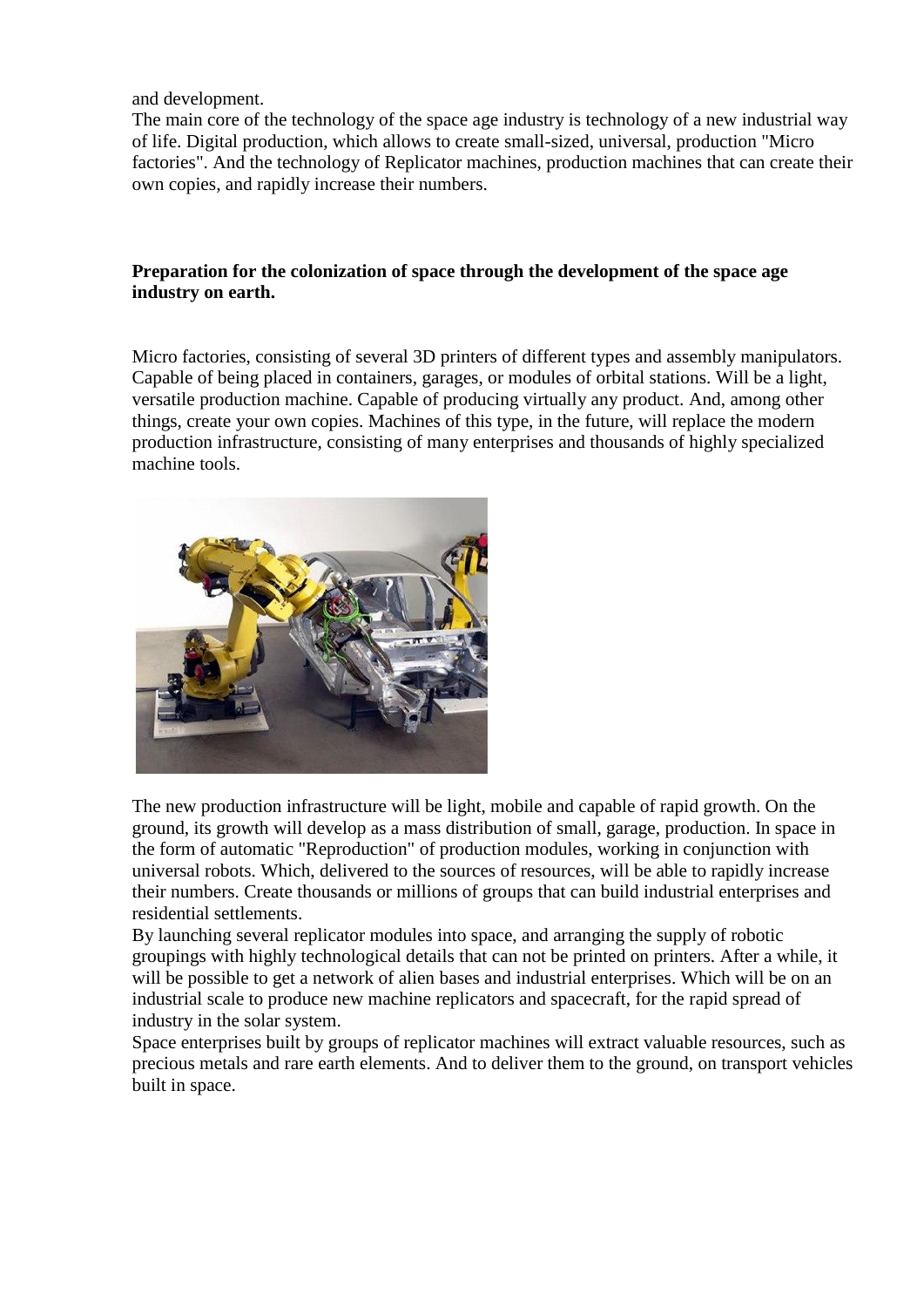

Groups of replicators will build in orbit solar power plants of industrial capacity, capable of providing the earth with clean, inexhaustible energy. They will build a new transport infrastructure, such as space elevators, or paths for orbital, electromagnetic trains. Able to connect the earth with space, inexpensive and mass transport.

The industrialization of space with the help of replicator machines will not be over costly, but will be fast, large-scale and super-profitable. Micro-factory replicators, this is the key to the colonization of space.

The mission of the network community is space expansion. Create a new world industry based on micro factories replicators. Do it on the ground, in comfortable conditions, and on a global scale. With the expectation of a transition to space, after replicators become massive and reach the desired technological level.

In addition to the development of micro factories replicators, the network community of space expansion, will develop a variety of projects that promote the reformatting of the earth industry in the space industry. Following the pattern of the mass industry, which will work on the earth in the cosmic period of development. And to develop a networked social movement, people of the space age - Space Ageers, Space Agers, whose mission is reformatting the society to the living standards of space civilization. Working, therefore, on the comprehensive transformation of terrestrial civilization into space. And enabling the society to further develop in the channel of space civilization.

The laboratory for the development of space printers and the first, experimental, production modules for miniature alien bases will operate in two main directions. The creation of the first space production modules, and the creation of small, inexpensive, manufacturing micro factories for small businesses.

The creation of production modules for extraterrestrial bases in miniature versions will serve as a preparation for the beginning of the industrialization of space, with minimal costs and minimal deterrent barriers.

## **The device of miniature alien bases.**

Miniature alien bases should consist of a basic module, equipped with a set of 3D printers and other technical equipment, about a meter in size. And several universal robots, similar in weight and size to electronic toys.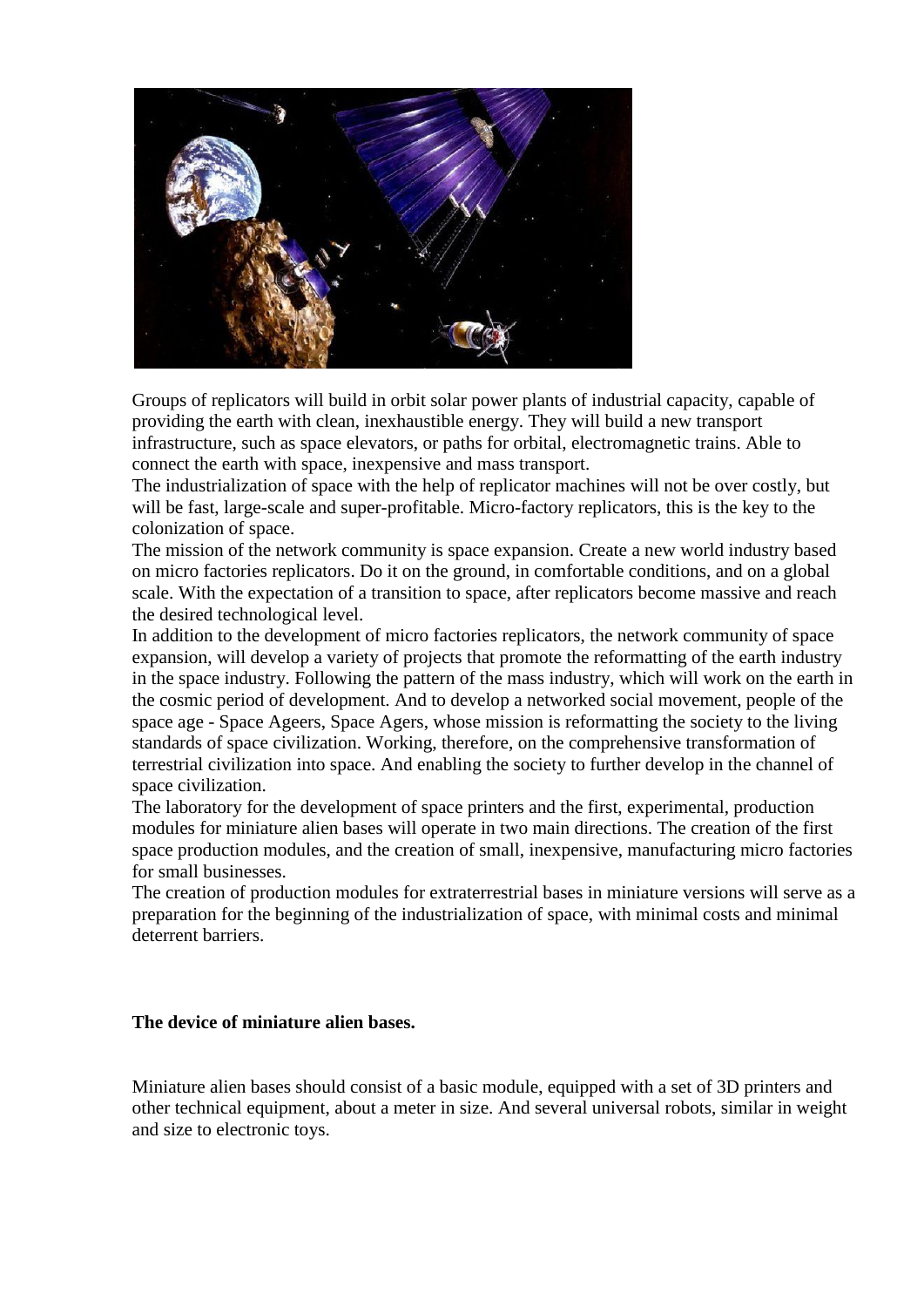

The main task of the basic module, the creation of new robots from space raw materials with the help of 3D printers. And also repair and maintenance of existing robots. Robots must conduct reconnaissance, scientific work, and resource extraction for the core module.

The main type of robots are the so-called "Centaurs", cars on a wheeled or caterpillar mobile base, with a humanoid torso and two manipulators, in the form of hands. Such robots are not complex in design, they can confidently move around uneven terrain. And they are able to conduct almost any type of activity in the same way as human hands, which have the highest level of universalism. Performing simple operation in automatic mode, and complex, in a remotely controlled mode, repeating mechanically the movements of the operator on the remote control.



The main material for production on the basic module is "Fibrous ceramic", a mixture of mineral fiber and vitreous powder, sintered at high temperature. Fibrous ceramics, the material is strong enough, not brittle, stable at temperatures of hundreds of degrees, but simple in production. Raw materials for the production of fibrous ceramics, soil from silicate rocks, on the moon and asteroids are everywhere available. Literally lies underfoot.

In the basic modules, it is intended to use two basic types of printers. Printers collecting products from small standardized parts, with detachable connections, such as the Lego Designer. And printers of the traditional type, printing products by adding microscopic portions of the substance.

Lego designer products, with automatic assembly, are made much faster than with traditional 3D printing, which is beneficial for increasing production speed. Lego products turn out to be angular, and heavy, with a low level of mass perfection. But for the small gravity of the moon or asteroids, this is not a significant drawback. For space replicators, the main indicator is not the level of constructive perfection of products, but the speed of production.

Printers of the traditional type, working slowly but capable of making details of any shape with high accuracy, will print auxiliary and unique details.

On the base modules, there should be a stock of highly technological parts, to create several dozen new robots, and possibly several new base modules.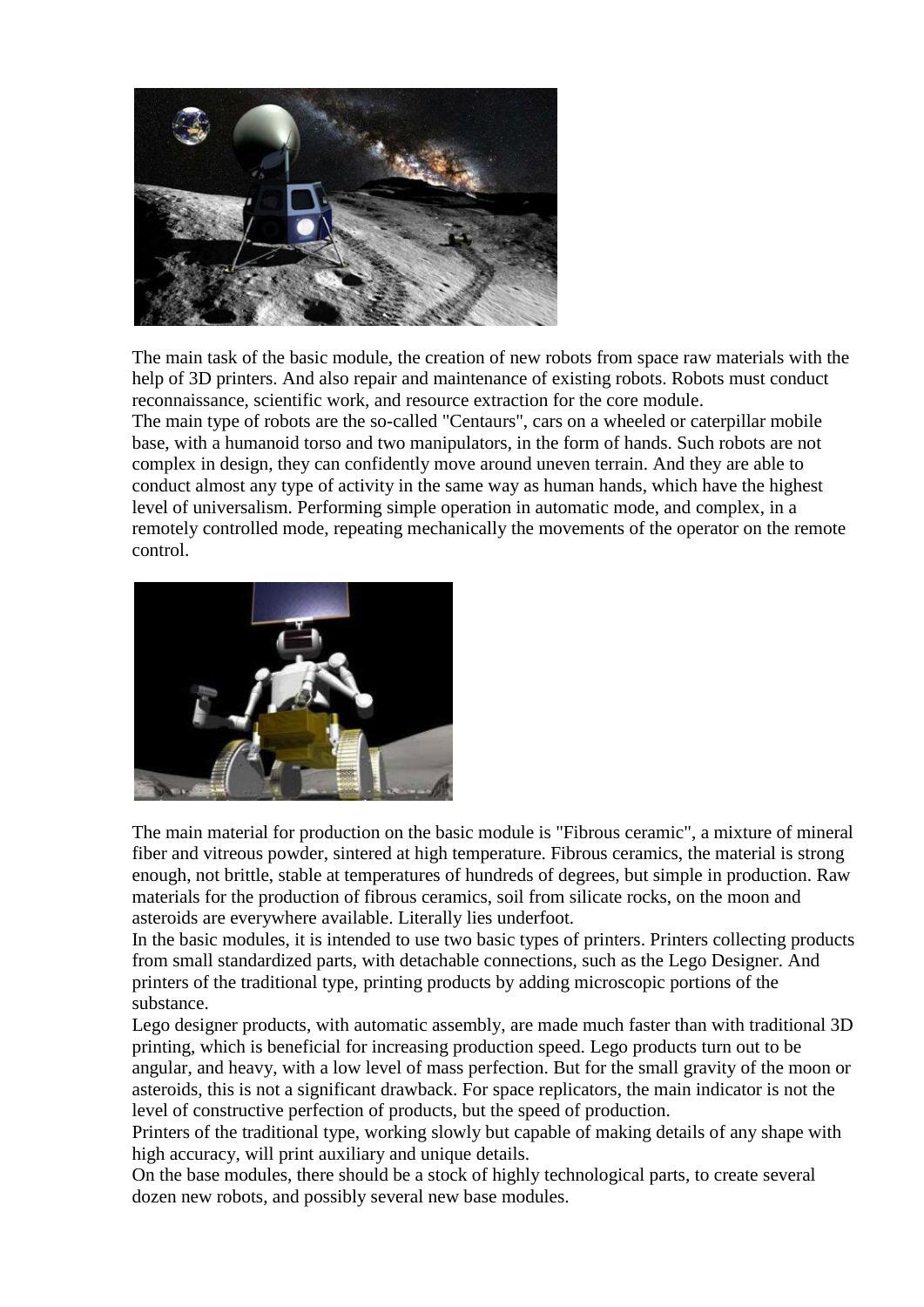The total weight of the miniature base, should be several tens of kilograms. The total cost of the project is from several million dollars, to several tens of millions. It is a thousand times cheaper than projects of full-size, habitable bases. The time frame for the implementation of the first projects of miniature bases, several years.

#### **Functions of miniature alien bases.**

At the initial stages, miniature alien bases will perform demonstration and scientific missions. To serve as a visual demonstration of the potential for the industrialization of space. And serve as test sites for the experimental development of technologies that will later be used in projects of full-scale, production technological bases.

Miniature database replicators can also be used to create full-sized databases. By the principle of a gradual increase in the size of manufactured products. First create robots and new base modules of intermediate size. Which, in turn, will be able to produce components of full-scale industrial bases. This approach, creating a full-size database of miniature predecessors, allows you to reduce costs.

The auxiliary functions of miniature bases can be scientific research.

#### **The project of the laboratory of 3D printing and additive production.**

The project of the 3D printing laboratory, to create miniature, production micro factories, is currently under preparation. At the launching stage, it will work as a "Garage" 3D printing laboratory. Using engineering experience, which possesses Peter Palchevsky. And organizational development of the development of partner communities, attracting funding and popularization in the media, in the projects of the network community, space expansion.

The first task of the laboratory will be the creation of a miniature mass micro factory. It has dimensions and price similar to mass 3D printers.

The micro factory, in comparison with household printers will be large and expensive. But it will have a higher level of functionality. It will be able to make a variety of products, more complex and with a higher level of preparedness than traditional 3D printers. Will be able to collect remotely controlled cars, model size, or toy movable robots. And to produce sets of parts for assembling new, similar, micro factories. Due to the ability to produce its parts, such a micro factory will be the first, mass industrial replicator.

In addition to the production of miniature machines and robots, micro factories will be able to work in the garage industry due to hybrid technologies. Complex of 3D printing and traditional production technologies. Such, for example, as highly technological casting of metal products in ceramic 3D printing plates. Or the production of small, auxiliary parts for different purposes, from polymers or ceramics.

The ability to replicate, will simplify the distribution of micro factories, since they can be produced for sale in local, local, production centers. Using widely available raw materials and sets of highly technological details delivered by mail.

After the first serial micro factories, replicators, will be created, the development of basic modules for miniature alien bases will begin.

Another direction of the laboratory's experimental work will be the development of full-size construction 3D printers based on printers of printing products from lego parts.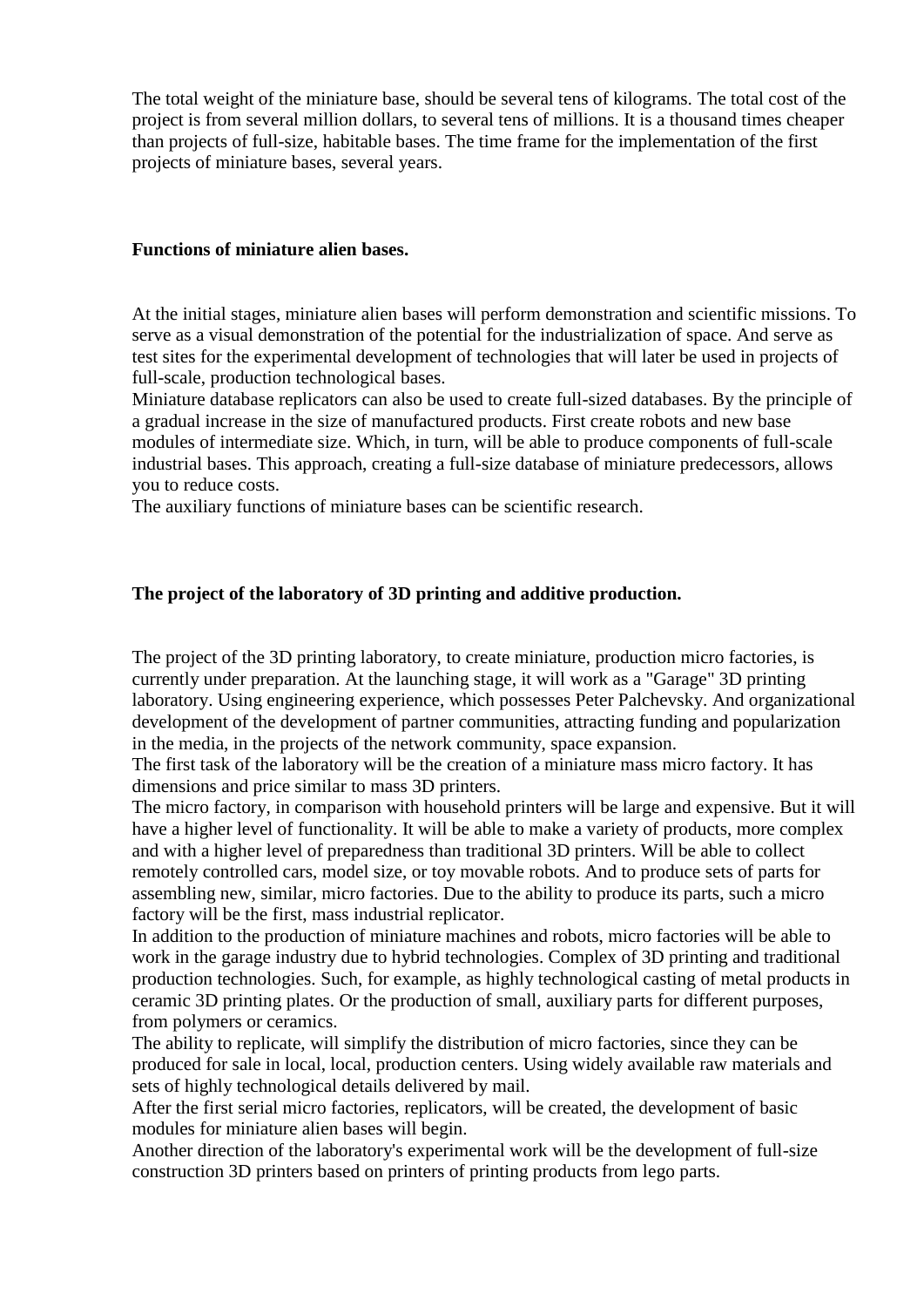

Automatic construction of full-sized bricks or blocks that have the shape of the lego parts, allows you to build quickly, without the expense of manual labor, getting even walls of high quality. Lego blocks or lego bricks produced on presses also allow you to save cement. Since by pressing, the mass fraction of cement in them is reduced to 4-6%. Building lego parts, you can produce on-site construction sites, from sand, small gravel, or construction waste. Building 3D printers for construction of lego parts, should be relatively simple and cheap machines. Comfortable for small construction companies and private developers.

The global goal of the 3D printing laboratory of Petra Palcevski is to serve as one of the first reference points for the preparation of mankind for the transition to a space age. The implementation of the first projects in miniaturized versions is planned simply because miniature projects are cheaper, easier and faster to implement.

After the laboratory receives sufficient scientific and industrial capacities and financial resources, the development of full-scale micro-factories of replicators for mass production on earth will begin. And experienced, full-scale, production modules of replicators for work in space. The transition to full-scale projects is possible for several years. Or faster, if the necessary investments are made, or partnership agreements with large firms are reached. The beginning of the serial production of micro factories of replicators and production modules for space will be the beginning of the transition of mankind to the level of space civilization.

# **Sources of funding for the laboratory of 3D printing and projects of miniature alien bases.**

To finance the 3D printing laboratory, and the first projects of miniature alien bases, attraction of direct investments through public finance platforms "Croud investment", or crypto-currencies will be used.

To further expand the activities, the relationships with partners will be used, allowing to reduce the amount of financing and at the same time to reach a wide scale of activities.

The projects of the organization of the first experimental laboratory, the creation of miniature micro factories and the development of building, lego 3D printers do not require large investments. They can be realized only through direct investments and partner networks.

Developing full-scale micro factories of replicators, the task is complex and expensive. It will be conducted either together with large corporations, or independently, in case the laboratory of 3D printing, can quickly grow to a corporation.

To prepare for the projects of space miniature bases, partner networks with space firms will be used. Able to develop a small transport vehicle, "Upper Block", to deliver bases to the moon or asteroids.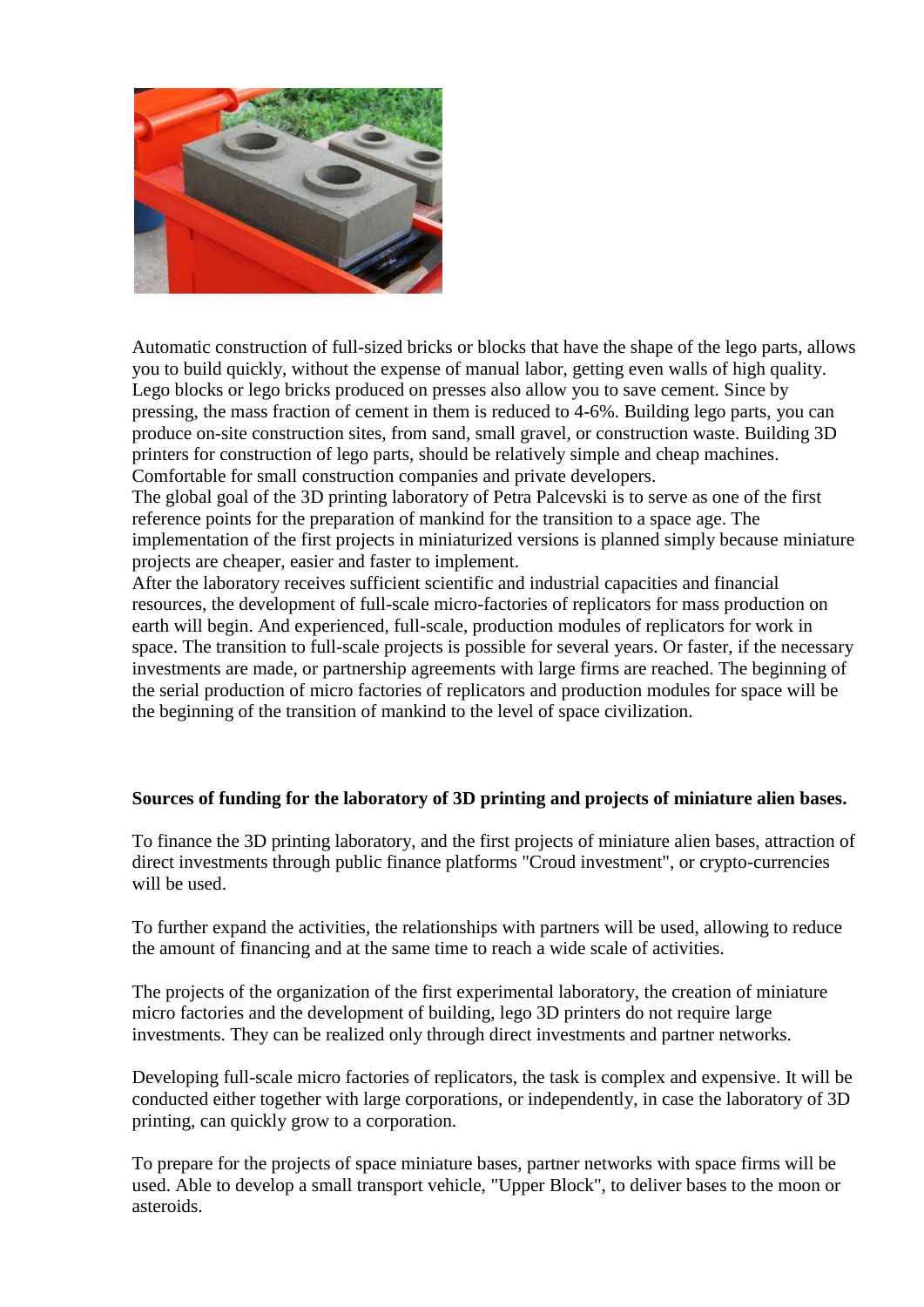The main sources of funding for space projects are partnerships with aerospace firms, or scientific organizations. Interested in the creation of miniature bases, development of space technology, and scientific research on the moon or asteroids, which can be carried out with the help of miniature bases, at low cost.

Supporting sources of financing can be advertising. For advertising purposes, partner firms, toy robot manufacturers, robots can be developed for miniature space bases.

At the stage of preparation for the creation of full-size space production modules and extraterrestrial industrial bases, partnership agreements can be concluded with industrial corporations interested in extracting valuable space resources. Or the implementation of largescale space projects, which are cheaper to do with the help of groupings of replicators.

# **From start-up to the development of a new global industry and the industrialization of space.**

The project of the 3D printing laboratory for the development of the first mass micro factories and production modules for miniature alien bases. This is by stratap, a garage laboratory designed to serve as the first reference point for the development of the space age industry on earth and the beginning of the industrialization of the cosmos.



This approach, to the creation of qualitatively new directions in the industry through cheap, experienced laboratories, with the expansion of activity through partnerships, in several stages of growth and development, is very effective. It allows you to create pivots for a new industrialization from almost zero and to develop activities with minimal costs and constraints. The 3D printing laboratory, Petra Palczewski, who set herself the goal of creating the first mass microprocessor factory, and the first extraterrestrial production base, in miniature versions, is a startup that is working to create the first reference points of the space industry's manufacturing industry. According to preliminary plans, the stated goals should be achieved within a few years. If the goals of creating miniature micro factories of replicators and space production modules will be achieved. The laboratory will turn into a firm, and will proceed to the development of full-scale replicators for earth and space. From which will begin no longer experienced, but a real new industrialization on earth and industrial exploration of the cosmos. The real transition of mankind into the cosmic era will begin.